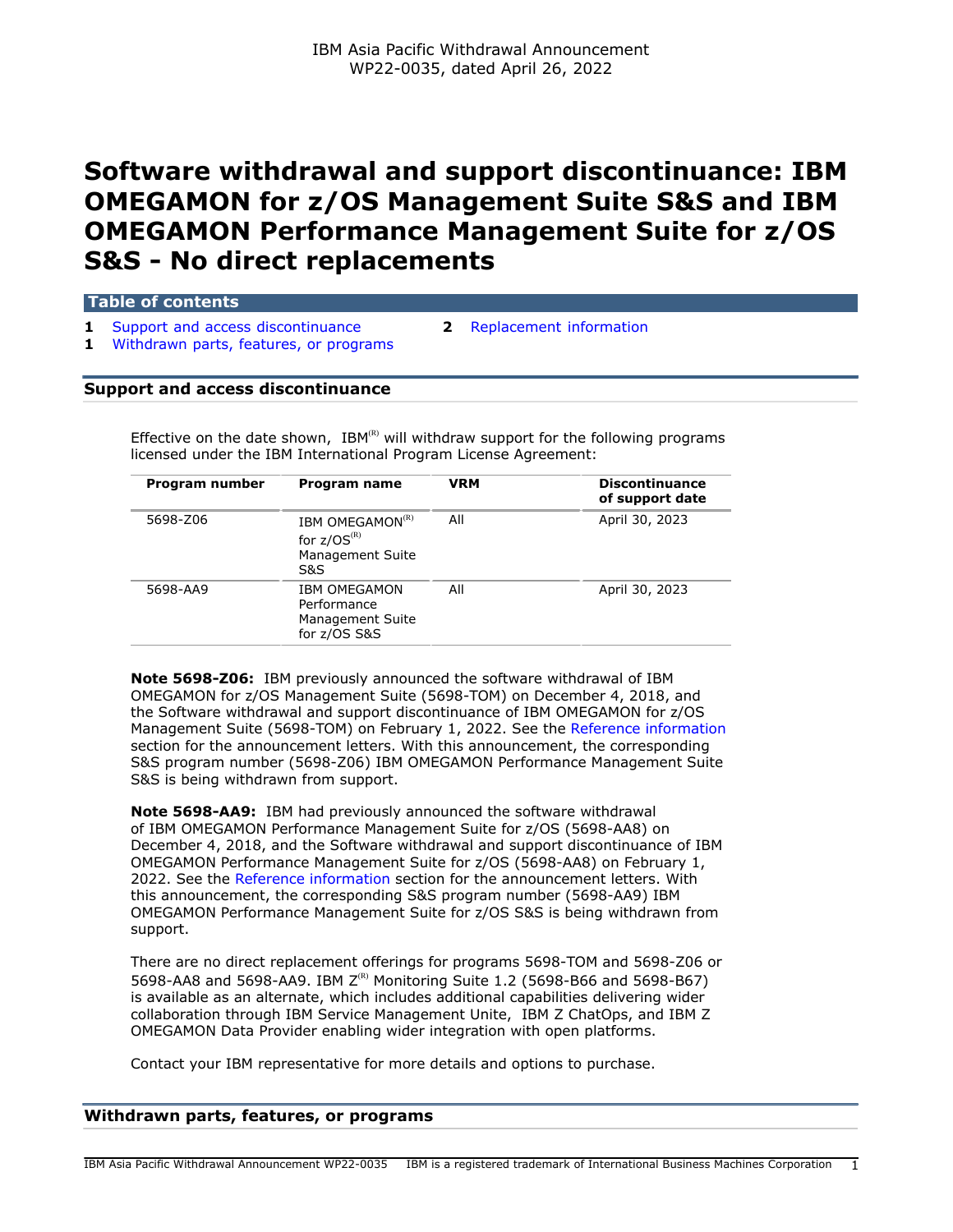#### **Build-to-order release withdrawal**

Effective September 5, 2022, IBM will withdraw from marketing the following programs licensed under the IBM International Program License Agreement:

| Program number | Program name                                                        | <b>VRM</b> |  |
|----------------|---------------------------------------------------------------------|------------|--|
| 5698-Z06       | IBM OMEGAMON for z/OS<br>Management Suite S&S                       | All        |  |
| 5698-AA9       | <b>IBM OMEGAMON</b><br>Performance Management<br>Suite for z/OS S&S | All        |  |

### **Build-to-order program and feature number withdrawal**

Effective September 5, 2022, the following programs and features will be withdrawn.

#### **Software maintenance programs**

| Program number | <b>Program and feature</b><br>name                                  | <b>VRM</b> |
|----------------|---------------------------------------------------------------------|------------|
| 5698-Z06       | IBM OMEGAMON for z/OS<br>Management Suite S&S                       | All        |
| 5698-AA9       | <b>IBM OMEGAMON</b><br>Performance Management<br>Suite for z/OS S&s | All        |

# <span id="page-1-0"></span>**Replacement information**

There are no direct replacements for the withdrawn programs.

## **Order processing**

Orders received on or after the effective date of withdrawal will not be filled. Client requested arrival dates (CRADs), if any, must be prior to the effective date of withdrawal.

# <span id="page-1-1"></span>**Reference information**

For information about software withdrawal for IBM OMEGAMON for z/OS Management Suite S&S (5698-TOM) and IBM OMEGAMON Performance Management Suite for z/OS (5698-AA8), see Withdrawal Announcement [WP18-0113](http://www.ibm.com/common/ssi/cgi-bin/ssialias?infotype=an&subtype=ca&appname=gpateam&supplier=872&letternum=ENUSWP18-0113), dated December 4, 2018.

For information about software withdrawal and support discontinuance of IBM OMEGAMON for z/OS Management Suite (5698-TOM) and IBM OMEGAMON Performance Management Suite for z/OS (5698-AA8), see Software Announcement [AP22-0129,](http://www.ibm.com/common/ssi/cgi-bin/ssialias?infotype=an&subtype=ca&appname=gpateam&supplier=872&letternum=ENUSAP22-0129) dated February 15, 2022.

# **Technical support**

Technical support continues to be available until April 30, 2023. Support extensions are not available.

See the [IBM Support](https://www.ibm.com/support) website for product support information.

### *Trademarks*